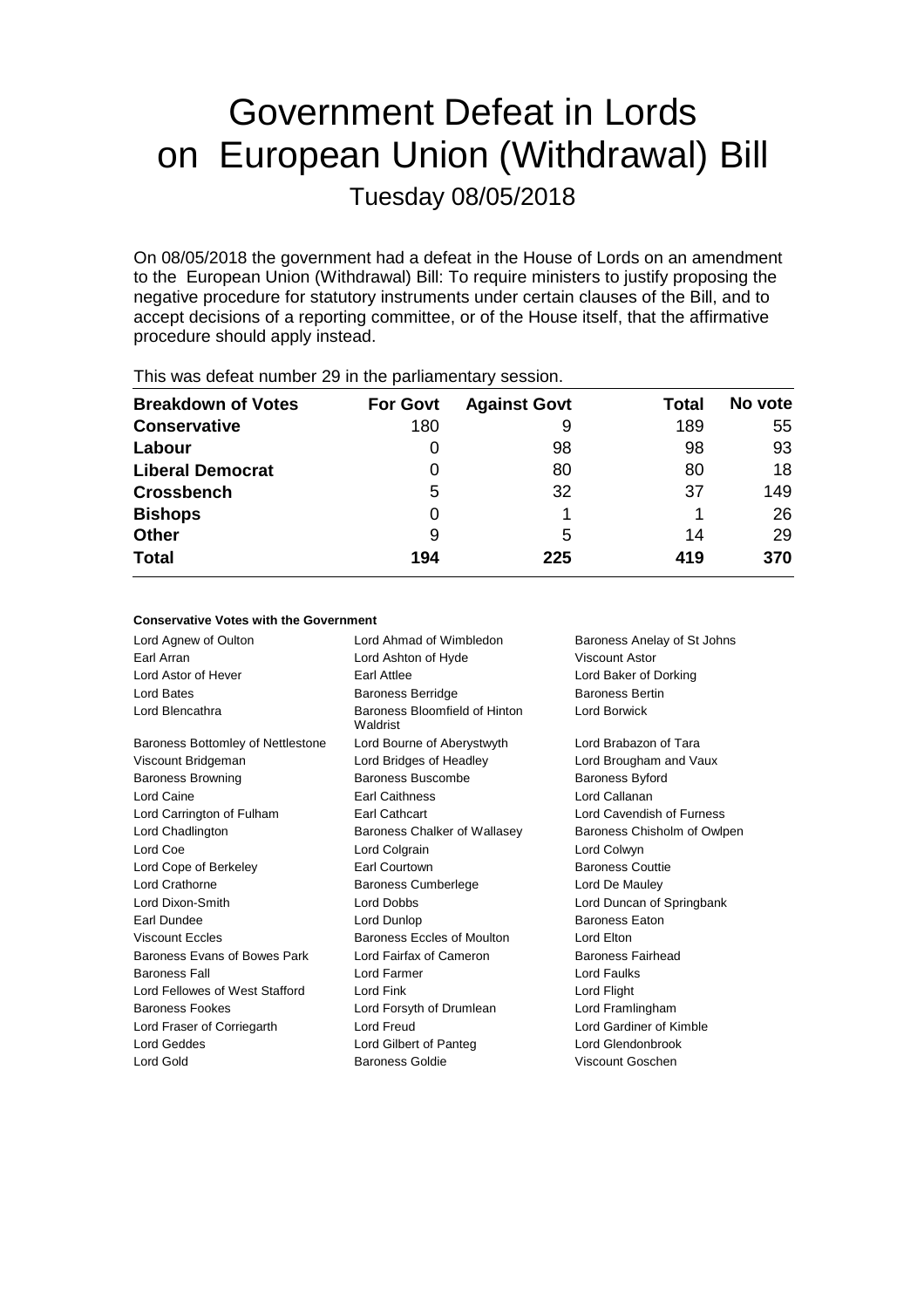Lord Griffiths of Fforestfach Lord Hague of Richmond Lord Hamilton of Epsom Baroness Harding of Winscombe Lord Hayward Baroness Helic Lord Henley Baroness Hodgson of Abinger Lord Holmes of Richmond Earl Home Earl Home Baroness Hooper Lord Horam Lord Howard of Lympne Lord Howard of Rising Earl Howe Lord Howell of Guildford Lord Hunt of Wirral Lord James of Blackheath Baroness Jenkin of Kennington Lord Jopling Lord Keen of Elie Lord King of Bridgwater Lord Kirkham Lord Lamont of Lerwick Lord Lang of Monkton Lord Lawson of Blaby Lord Leigh of Hurley Earl Lindsay Lord Lingfield Earl Liverpool **Lord Lucas** Lord Lucas **Lord Lupton** Lord MacGregor of Pulham Market Lord Mackay of Clashfern Lord Magan of Castletown Lord Mancroft **Baroness Manzoor Baroness Manzoor Lord Marland** Lord Marlesford **Lord McColl of Dulwich Baroness McGregor-Smith** Lord McInnes of Kilwinning **Baroness Mone Communist Control** Duke of Montrose Baroness Morris of Bolton Lord Moynihan Lord Naseby Lord Nash Baroness Neville-Jones Baroness Neville-Rolfe Baroness Newlove Baroness Nicholson of Winterbourne Baroness Noakes Lord Norton of Louth Lord O'Shaughnessy Baroness O'Cathain Baroness Oppenheim-Barnes Lord Palumbo Lord Patten Baroness Pidding **Lord Polak** Lord Polak **Lord Popat** Lord Porter of Spalding Lord Price Lord Prior of Brampton Baroness Redfern Lord Renfrew of Kaimsthorn Lord Ribeiro Viscount Ridley Lord Risby Lord Robathan Baroness Rock Lord Rotherwick Lord Ryder of Wensum Baroness Scott of Bybrook Baroness Seccombe Earl Selborne Lord Selkirk of Douglas **Lord Selsdon** Baroness Shackleton of Belgravia Lord Sheikh Lord Sherbourne of Didsbury Lord Shinkwin Earl Shrewsbury Lord Skelmersdale Lord Smith of Hindhead Baroness Stedman-Scott Lord Sterling of Plaistow Baroness Stroud Baroness Sugg Lord Suri Lord Taylor of Holbeach Lord Trefgarne Viscount Trenchard Viscount Ullswater Baroness Vere of Norbiton Baroness Verma Lord Wakeham Baroness Warsi Lord Wasserman Lord Wei Lord Whitby **Baroness Williams of Trafford** Baroness Wyld Lord Young of Cookham Lord Young of Graffham Viscount Younger of Leckie

#### **Conservative Votes against the Government**

Baroness Altmann Lord Cooper of Windrush Viscount Hailsham Lord Northbrook **Duke of Wellington** Baroness Wheatcroft

Lord Heseltine Lord Inglewood Lord Kirkhope of Harrogate

#### **Labour Votes with the Government**

#### **Labour Votes against the Government**

Baroness Adams of Craigielea Lord Adonis Cord Alli Lord Anderson of Swansea **Baroness Armstrong of Hill Top** Baroness Bakewell Lord Berkeley **Baroness Blackstone** Baroness Blood Lord Blunkett **Lord Bragg Lord Brooke of Alverthorpe** Lord Brooke of Alverthorpe Lord Browne of Ladyton Lord Campbell-Savours Lord Carter of Coles Lord Cashman Viscount Chandos Baroness Corston Baroness Crawley Lord Davies of Stamford Lord Desai Baroness Donaghy **Baroness Drake Lord Drayson** Lord Dubs Lord Faulkner of Worcester Lord Foulkes of Cumnock Baroness Gale **Baroness Golding** Lord Giddens **Baroness Golding Baroness** Golding Lord Goldsmith Lord Gordon of Strathblane Lord Hain Viscount Hanworth Lord Harris of Haringey Lord Haskel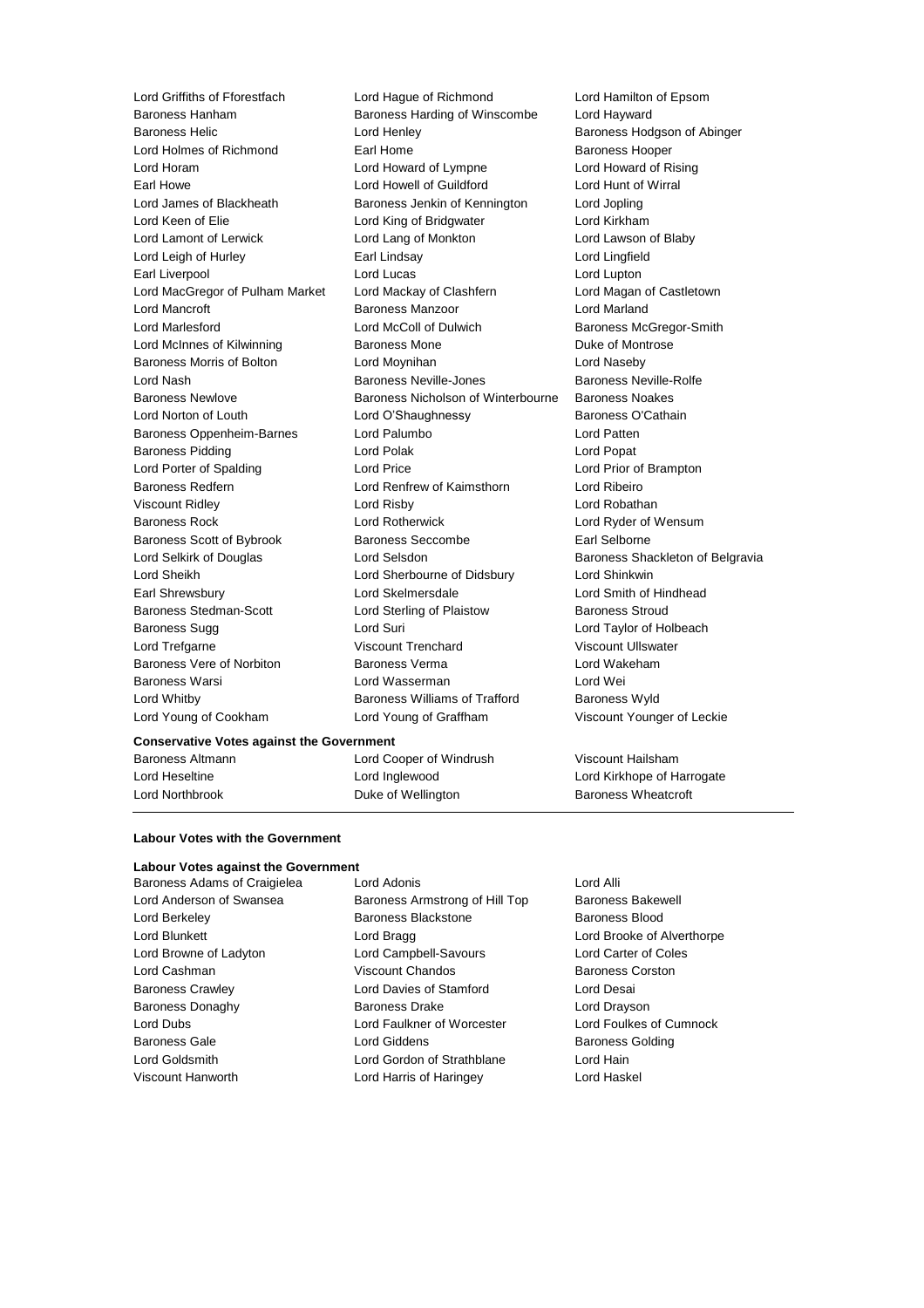| Lord Haworth                 | Baroness Hollis of Heigham      | Lord Howarth of Newport        |
|------------------------------|---------------------------------|--------------------------------|
| Lord Hughes of Woodside      | Baroness Jay of Paddington      | Baroness Jones of Whitchurch   |
| Lord Judd                    | Lord Kennedy of Southwark       | Lord Kinnock                   |
| Baroness Kinnock of Holyhead | Lord Knight of Weymouth         | Baroness Lawrence of Clarendon |
| Lord Layard                  | Lord Levy                       | Baroness Liddell of Coatdyke   |
| Lord Liddle                  | Baroness Lister of Burtersett   | Baroness Mallalieu             |
| Baroness Massey of Darwen    | Lord Maxton                     | Lord McAvoy                    |
| Baroness McDonagh            | Baroness McIntosh of Hudnall    | Lord McKenzie of Luton         |
| Lord Mendelsohn              | Lord Morgan                     | Baroness Morgan of Huyton      |
| Lord Morris of Handsworth    | Baroness Morris of Yardley      | Lord Murphy of Torfaen         |
| <b>Baroness Nye</b>          | <b>Baroness Pitkeathley</b>     | Lord Prescott                  |
| Baroness Primarolo           | Lord Puttnam                    | Baroness Quin                  |
| Baroness Ramsay of Cartvale  | Lord Reid of Cardowan           | Lord Robertson of Port Ellen   |
| Lord Rooker                  | Baroness Royall of Blaisdon     | Lord Sawyer                    |
| <b>Baroness Sherlock</b>     | <b>Viscount Simon</b>           | Lord Smith of Leigh            |
| Baroness Smith of Basildon   | Lord Snape                      | Lord Soley                     |
| Lord Stone of Blackheath     | Baroness Taylor of Bolton       | <b>Baroness Thornton</b>       |
| Lord Tomlinson               | Lord Touhig                     | Lord Triesman                  |
| Lord Tunnicliffe             | Baroness Warwick of Undercliffe | Lord Watson of Invergowrie     |
| <b>Lord Watts</b>            | Baroness Wheeler                | <b>Baroness Whitaker</b>       |
| Lord Young of Norwood Green  | Baroness Young of Old Scone     |                                |
|                              |                                 |                                |

# **Liberal Democrat Votes with the Government**

| Liberal Democrat Votes against the Government |                                    |                                   |
|-----------------------------------------------|------------------------------------|-----------------------------------|
| Lord Addington                                | Lord Allan of Hallam               | Lord Ashdown of Norton-sub-Hamdon |
| Baroness Bakewell of Hardington<br>Mandeville | <b>Baroness Barker</b>             | Lord Beith                        |
| Baroness Benjamin                             | Baroness Bonham-Carter of Yarnbury | Baroness Bowles of Berkhamsted    |
| <b>Baroness Brinton</b>                       | Lord Bruce of Bennachie            | <b>Lord Burnett</b>               |
| Baroness Burt of Solihull                     | Lord Campbell of Pittenweem        | Lord Clement-Jones                |
| Lord Cotter                                   | Baroness Featherstone              | Lord Foster of Bath               |
| Lord Fox                                      | Baroness Garden of Frognal         | Lord German                       |
| Lord Goddard of Stockport                     | Lord Greaves                       | <b>Baroness Grender</b>           |
| <b>Baroness Hamwee</b>                        | Baroness Harris of Richmond        | <b>Baroness Humphreys</b>         |
| Lord Hussain                                  | Baroness Hussein-Ece               | Baroness Janke                    |
| <b>Baroness Jolly</b>                         | Lord Jones of Cheltenham           | Lord Kirkwood of Kirkhope         |
| <b>Baroness Kramer</b>                        | Lord Lee of Trafford               | Baroness Ludford                  |
| <b>Baroness Maddock</b>                       | Lord Marks of Henley-on-Thames     | Lord McNally                      |
| Baroness Miller of Chilthorne Domer           | Lord Newby                         | <b>Baroness Northover</b>         |
| Lord Paddick                                  | Lord Palmer of Childs Hill         | <b>Baroness Parminter</b>         |
| <b>Baroness Pinnock</b>                       | Lord Purvis of Tweed               | <b>Baroness Randerson</b>         |
| Lord Razzall                                  | Lord Redesdale                     | Lord Rennard                      |
| Lord Roberts of Llandudno                     | Lord Rodgers of Quarry Bank        | Baroness Scott of Needham Market  |
| Lord Sharkey                                  | Baroness Sheehan                   | Lord Shipley                      |
| Lord Shutt of Greetland                       | Baroness Smith of Newnham          | Lord Steel of Aikwood             |
| Lord Stephen                                  | Lord Stoneham of Droxford          | <b>Lord Storey</b>                |
| Lord Strasburger                              | Lord Stunell                       | <b>Baroness Suttie</b>            |
| Lord Taverne                                  | Lord Teverson                      | Lord Thomas of Gresford           |
| <b>Baroness Thornhill</b>                     | Viscount Thurso                    | Lord Tope                         |
| Lord Tyler                                    | Baroness Tyler of Enfield          | Lord Vallance of Tummel           |
| Lord Wallace of Tankerness                    | Lord Wallace of Saltaire           | <b>Baroness Walmsley</b>          |
| Lord Willis of Knaresborough                  | Lord Wrigglesworth                 |                                   |